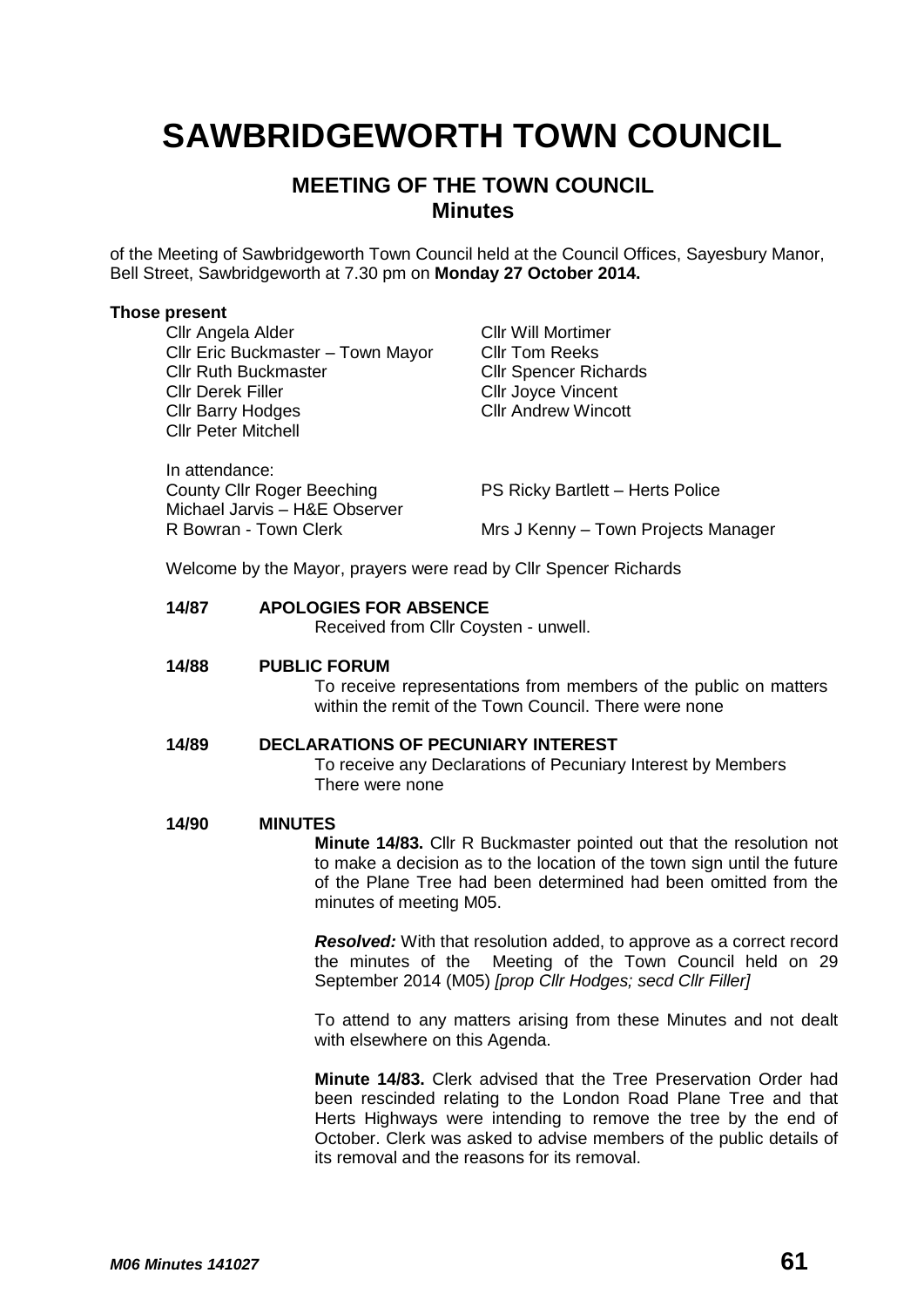## **14/91 PLANNING COMMITTEE**

*Received and Noted*: the Minutes of the Planning Committee Meetings held on:

- 29 September 2014 (P08)
- 13 October 2014 (P09)

# **14/92 AMENITIES COMMITTEE**

*Received and Noted:* The Minutes of the Amenities Committee Meeting held on:

13 October 2014 (A02)

*Resolved:* To appoint Cllr Richards to be a member of the Amenities Committee. *[prop Cllr Vincent; secd Cllr Hodges]*

# **14/93 MAYOR'S CORRESPONDENCE/COMMUNICATIONS**

#### The mayor reported:

- o Thanks from St Clare Hospice for the grant of £500.
- o EHDC Urban Conference on 023 November.
- $\sim$

# **14/94 REPRESENTATIVES & CHAMPIONS REPORTS**

To receive representatives reports from:

#### o **Hertfordshire Police PS Bartlett** reported:

- o Crimes are up but this is due to changes on National Crime Recording standards, increase mainly in "driving away"
- o Speeding issue still present on Station Road
- o Police are supporting a call for a pedestrian crossing near Spellbrook school.
	- There is a public meeting on 06 November at the school to discuss this.
- o There are issues with misbehaviour at the youth club
- o Very supportive of the new cctv system, has thwarted several crimes and helped with several investigations.
- o Next events are the Christmas lights switch on, Remembrance day, Halloween and bonfire night.

# o **County Councillor Roger Beeching** reported:

- o Attending a dementia awareness conference
- o Attending a scrutiny committee on autism
- o WW1 event at High Wych on 08 November
- o Talking to EHDC about delays to conveniences refurbishment
- o Public Health, 16,000 offered health check and 55% took it up
- o Noted there is a reduction in smoking especially during pregnancy
- o Adult health weight problem, there is assistance for Weightwatchers and their ilk
- o Old Time Music Hall at SMH on 14 November
- o Please report any flooding issues so that HCC are aware

## o **District Councillor Eric Buckmaster** reported:

- o Attending "Dementia Friends" workshop
- o A replacement for the EHDC waste services manager has been made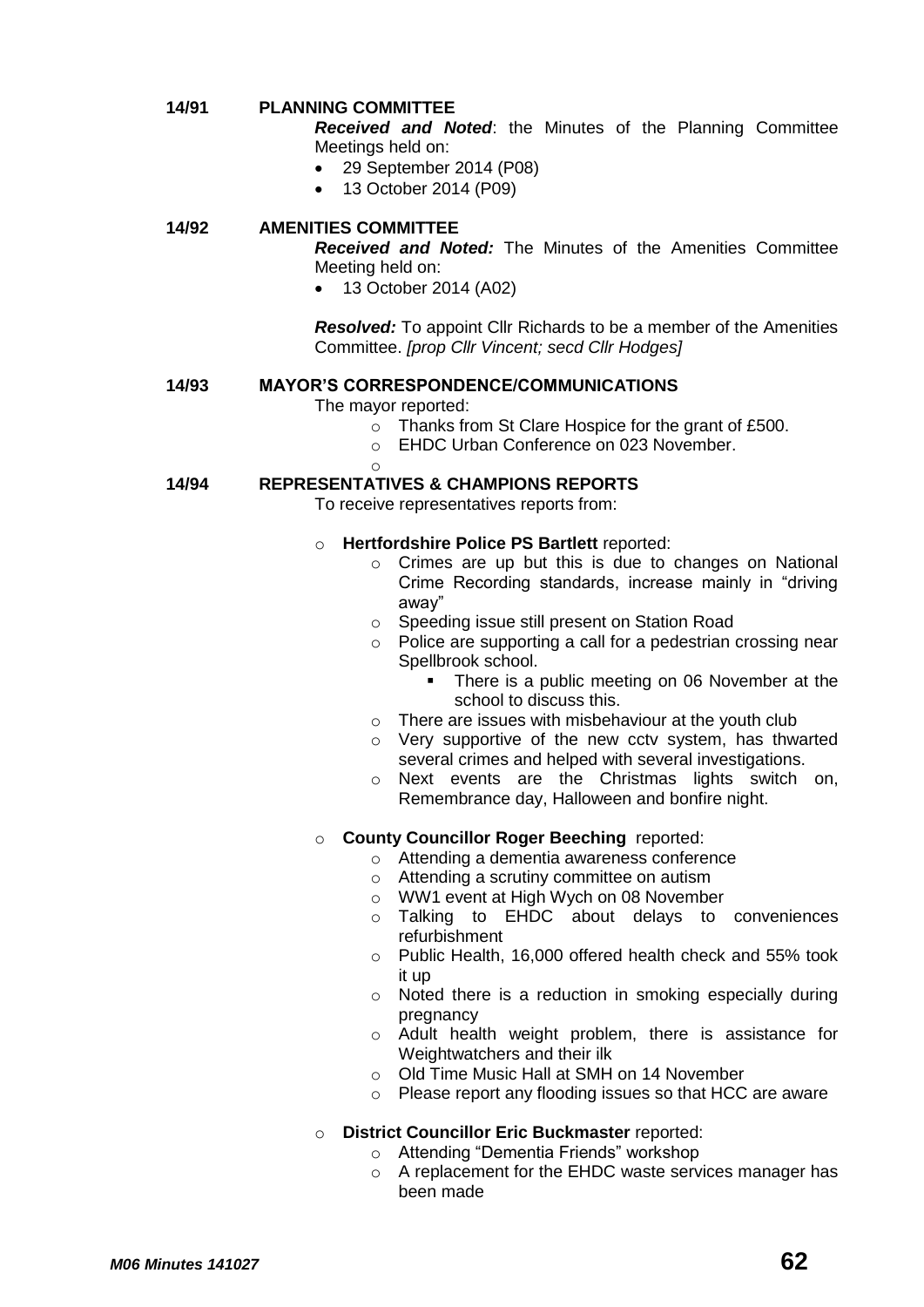- o Talks relating to the development of Central Surgery
- o Wellbeing programme, all heads of service have been invited to contribute
- o A bid has been made to Sport England for health activities funding
- o District Plan, Peter Brett Assoc are advising on the duty to provide travellers' pitches
- o Open evenings for prospective candidates for the May 2015 elections
- o Activity is still on-going to remove illegal residents on the Esbies Estate.
- o **District Councillor Will Mortimer** had nothing to report.
- o **Rivers Heritage Site and Orchard Cllr E Buckmaster** reported:
	- o Apple day on 11 October very successful, 435 bottles of juice are available for sale
	- o Needed are more volunteers for maintenance days
- o **HACRO conference.** Cllr Mitchell reported:
	- o Speech by Chief Constable Andy Bliss
		- Increase in cyber crime
		- Decrease in traffic offences
	- o Speech by Judge Andrew Bright
		- 50% of cases are for sexual offences
	- o Reoffending and rehabilitation
		- Can Sawbridgeworth get involved in the programme?
- o **Duckling Green.** Cllr Mitchell reported:
	- o A recommissioning process was taking place
	- o But no grant had been sought for the "Baby Brain" project
	- o Importance of registering under 5's as this has a relationship with finding
	- o There is a low uptake from the Hadhams, perhaps because of transport issues.
- o **Memorial Hall.** Cllr Wincott reported:
	- $\circ$  The enhancement is reaping dividends
	- o There is good usage and a full forward diary
	- o Car park has been resurface, grant funding has been leveraged by the premises refurbishment
	- o WI are funding a new fixed screen
	- o funds are healthy and the next project under consideration are photovoltaic roof panels.
		- 08 November Nostalgia day
		- 13 November AGM
		- 28 November Food Festival
		- **01 January 65 year anniversary!**

# **14/95 CLERK'S REPORT**

Received and noted the Clerks Report:

 **Staff Arrangements** We currently have two members of staff on sick leave. Lisa Dale has returned to work and is making a valuable contribution. Gill Abbott who will be away until November. Other members of staff are being redeployed to cover the absence. We